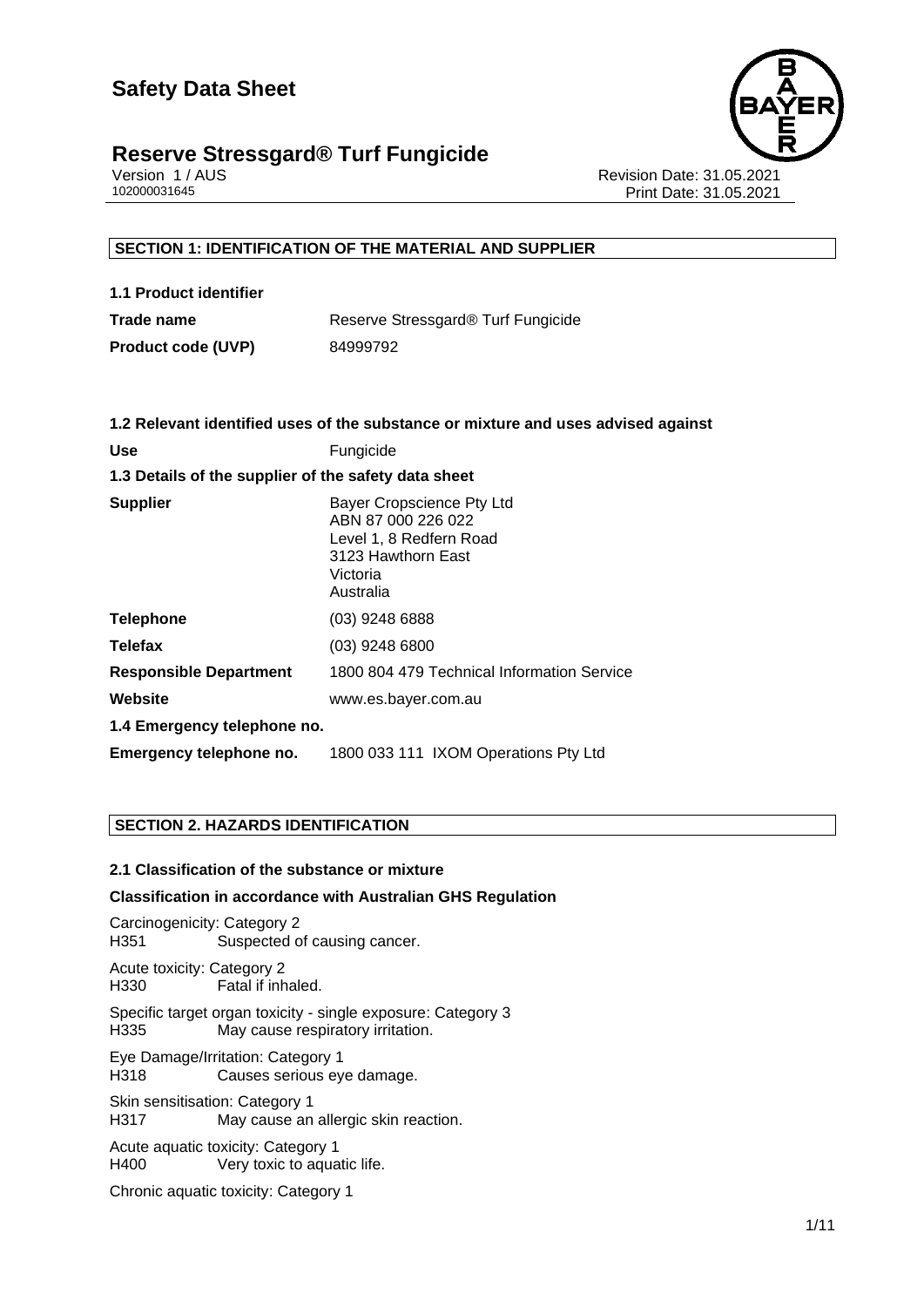

Version 1 / AUS<br>102000031645<br>Print Date: 31.05.2021 Print Date: 31.05.2021

H410 Very toxic to aquatic life with long lasting effects.

# **2.2 Label elements**

#### **Labelling according to specific Australian legislation**

Hazard label for supply/use required.

#### **Hazardous components which must be listed on the label:**

**Chlorothalonil** 

**Signal word:** Danger

#### **Hazard statements**

| H351 | Suspected of causing cancer. |
|------|------------------------------|
|      |                              |

- H330 Fatal if inhaled.
- H335 May cause respiratory irritation.
- H318 Causes serious eye damage.
- H317 May cause an allergic skin reaction.<br>H400 Very toxic to aquatic life.
- H400 Very toxic to aquatic life.<br>H410 Very toxic to aquatic life
- Very toxic to aquatic life with long lasting effects.

#### **Precautionary statements**

| P201              | Obtain special instructions before use.                                                |
|-------------------|----------------------------------------------------------------------------------------|
| P202              | Do not handle until all safety precautions have been read and understood.              |
| P <sub>260</sub>  | Do not breathe mist.                                                                   |
| P271              | Use only outdoors or in a well-ventilated area.                                        |
| P272              | Contaminated work clothing should not be allowed out of the workplace.                 |
| P <sub>280</sub>  | Wear protective gloves/ protective clothing/ eye protection/ face protection.          |
| P <sub>2</sub> 84 | Wear respiratory protection.                                                           |
| $P308 + P313$     | IF exposed or concerned: Get medical advice/attention.                                 |
| P304 + P340       | IF INHALED: Remove person to fresh air and keep comfortable for breathing.             |
| P310              | Immediately call a POISON CENTER/doctor/ physician.                                    |
| P320              | Specific treatment is urgent (see supplemental first aid instructions on this label).  |
| $P305 + P351$     | IF IN EYES: Rinse cautiously with water for several minutes. Remove contact lenses, if |
| + P338            | present and easy to do. Continue rinsing.                                              |
| P302 + P352       | IF ON SKIN: Wash with plenty of water/soap.                                            |
| $P333 + P313$     | If skin irritation or rash occurs: Get medical advice/attention.                       |
| P362 + P364       | Take off contaminated clothing and wash it before reuse.                               |
| P403 + P233       | Store in a well-ventilated place. Keep container tightly closed.                       |
| P405              | Store locked up.                                                                       |
| P501              | Dispose of contents/container in accordance with local regulation.                     |
|                   |                                                                                        |

# **2.3 Other hazards**

No additional hazards known beside those mentioned.

# **SECTION 3. COMPOSITION/INFORMATION ON INGREDIENTS**

#### **Chemical nature**

Chlorothalonil 720g/L Suspension concentrate (=flowable concentrate)(SC)

| $\sim$<br>name<br>------<br>.<br>ז ב∩<br>ernicai | <br>N. | [%]<br>---<br>$\sim$ $\sim$<br>ж |
|--------------------------------------------------|--------|----------------------------------|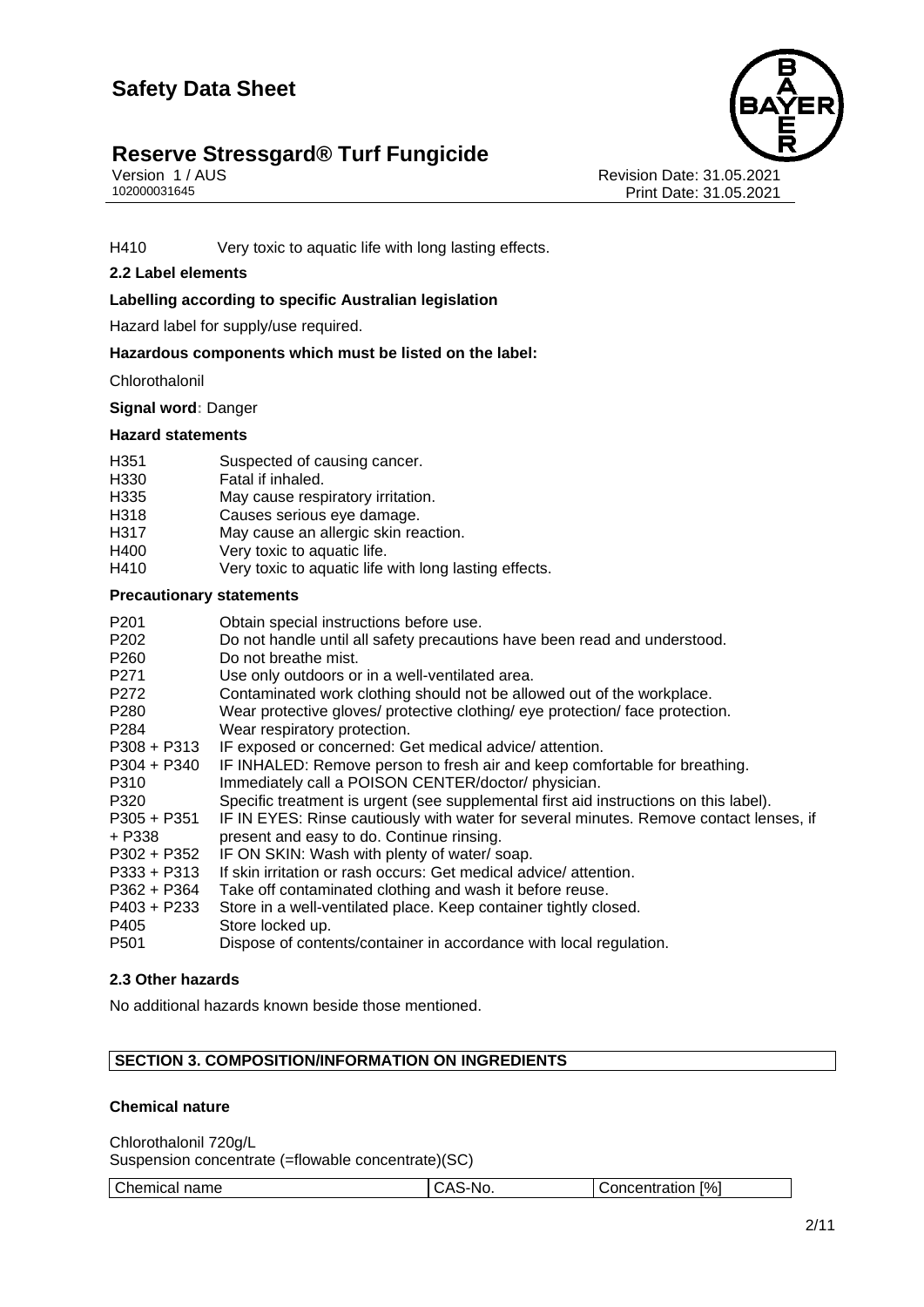



Version 1 / AUS Revision Date: 31.05.2021 102000031645 Print Date: 31.05.2021

| Chlorothalonil                            | 1897-45-6 | 53.73 |
|-------------------------------------------|-----------|-------|
| Ethanediol                                | 107-21-1  | 3.73  |
| Other ingredients (non-hazardous) to 100% |           |       |

# **SECTION 4. FIRST AID MEASURES**

**If poisoning occurs, immediately contact a doctor or Poisons Information Centre (telephone 13 11 26), and follow the advice given. Show this Safety Data Sheet to the doctor.**

| 4.1 Description of first aid measures |                                                                                                                                                                                                                                   |  |  |
|---------------------------------------|-----------------------------------------------------------------------------------------------------------------------------------------------------------------------------------------------------------------------------------|--|--|
| <b>Inhalation</b>                     | Move the victim to fresh air and keep at rest. Call a physician or poison<br>control center immediately.                                                                                                                          |  |  |
| <b>Skin contact</b>                   | Wash off thoroughly with plenty of soap and water, if available with<br>polyethyleneglycol 400, subsequently rinse with water. Take off<br>contaminated clothing and shoes immediately. If symptoms persist, call<br>a physician. |  |  |
| Eye contact                           | Rinse immediately with plenty of water, also under the eyelids, for at<br>least 15 minutes. Get medical attention if irritation develops and<br>persists.                                                                         |  |  |
| Ingestion                             | Rinse mouth. Do NOT induce vomiting. Keep at rest. Call a physician<br>or poison control center immediately.                                                                                                                      |  |  |
|                                       | 4.2 Most important symptoms and effects, both acute and delayed                                                                                                                                                                   |  |  |
| <b>Symptoms</b>                       | Allergic reactions, Skin, eye and mucous membrane irritation                                                                                                                                                                      |  |  |
|                                       | 4.3 Indication of any immediate medical attention and special treatment needed                                                                                                                                                    |  |  |
| <b>Treatment</b>                      | Treat symptomatically.                                                                                                                                                                                                            |  |  |

# **SECTION 5. FIRE FIGHTING MEASURES**

| 5.1 Extinguishing media                                         |                                                                                                                                                                                                                                                                                                                                    |  |  |  |
|-----------------------------------------------------------------|------------------------------------------------------------------------------------------------------------------------------------------------------------------------------------------------------------------------------------------------------------------------------------------------------------------------------------|--|--|--|
| <b>Suitable</b>                                                 | Water, Foam, Carbon dioxide (CO2), Dry chemical                                                                                                                                                                                                                                                                                    |  |  |  |
| 5.2 Special hazards arising<br>from the substance or<br>mixture | In the event of fire the following may be released:, Hydrogen chloride<br>(HCI)                                                                                                                                                                                                                                                    |  |  |  |
| 5.3 Advice for firefighters                                     |                                                                                                                                                                                                                                                                                                                                    |  |  |  |
| <b>Special protective</b><br>equipment for firefighters         | In the event of fire, wear self-contained breathing apparatus.                                                                                                                                                                                                                                                                     |  |  |  |
| <b>Further information</b>                                      | Remove product from areas of fire, or otherwise cool containers with<br>water in order to avoid pressure being built up due to heat. Whenever<br>possible, contain fire-fighting water by diking area with sand or earth.<br>Collect contaminated fire extinguishing water separately. This must not<br>be discharged into drains. |  |  |  |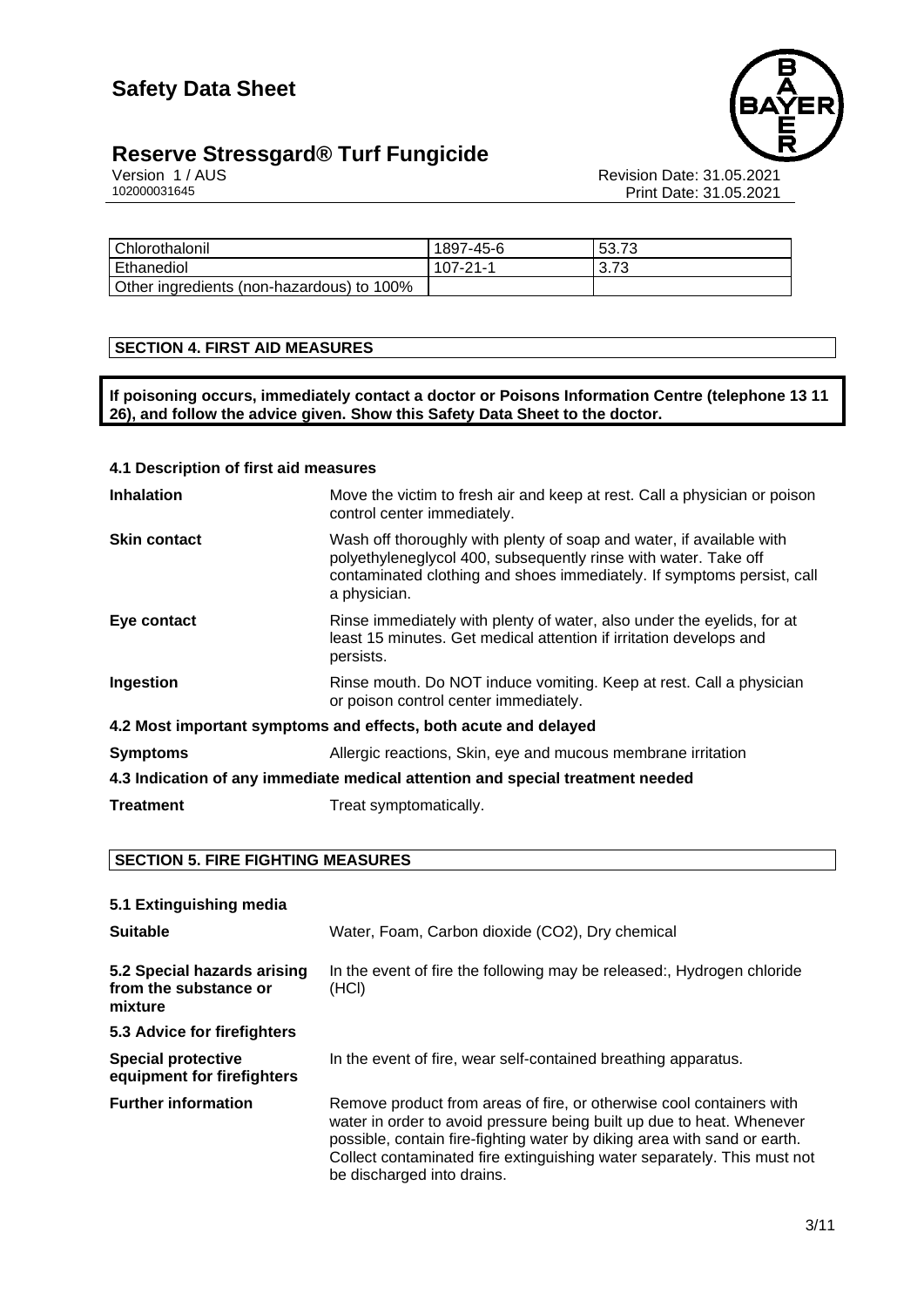

Version 1 / AUS<br>102000031645<br>Print Date: 31.05.2021 Print Date: 31.05.2021

# **Hazchem Code** •3Z

# **SECTION 6. ACCIDENTAL RELEASE MEASURES**

| 6.1 Personal precautions, protective equipment and emergency procedures |                                                                                                                                                                                                                                      |  |  |  |
|-------------------------------------------------------------------------|--------------------------------------------------------------------------------------------------------------------------------------------------------------------------------------------------------------------------------------|--|--|--|
| <b>Precautions</b>                                                      | When dealing with a spillage do not eat, drink or smoke. Avoid<br>contact with spilled product or contaminated surfaces. Use personal<br>protective equipment. Keep unauthorized people away.                                        |  |  |  |
| <b>6.2 Environmental</b><br>precautions                                 | Contain contaminated water and fire fighting water. Do not allow to<br>get into surface water, drains and ground water. If the product<br>contaminates rivers and lakes or drains inform respective authorities.                     |  |  |  |
| 6.3 Methods and materials for containment and cleaning up               |                                                                                                                                                                                                                                      |  |  |  |
| <b>Methods for cleaning up</b>                                          | Dike area to prevent runoff. Soak up with inert absorbent material<br>(e.g. sand, silica gel, acid binder, universal binder, sawdust). Collect<br>and transfer the product into a properly labelled and tightly closed<br>container. |  |  |  |
| 6.4 Reference to other<br><b>sections</b>                               | Information regarding safe handling, see section 7.<br>Information regarding personal protective equipment, see section 8.<br>Information regarding waste disposal, see section 13.                                                  |  |  |  |

# **SECTION 7. HANDLING AND STORAGE**

# **7.1 Precautions for safe handling**

Advice on safe handling Avoid contact with skin, eyes and clothing. Avoid formation of aerosol. Use only in area provided with appropriate exhaust ventilation.

#### **7.2 Conditions for safe storage, including any incompatibilities**

| Requirements for storage | Store in original container and out of the reach of children, preferably in |
|--------------------------|-----------------------------------------------------------------------------|
| areas and containers     | a locked storage area. Keep containers tightly closed in a dry, cool and    |
|                          | well-ventilated place. Keep away from direct sunlight.                      |

# **SECTION 8. EXPOSURE CONTROLS / PERSONAL PROTECTION**

#### **8.1 Control parameters**

| <b>Components</b> | CAS-No.        | <b>Control parameters</b>  | <b>Update</b> | <b>Basis</b>   |
|-------------------|----------------|----------------------------|---------------|----------------|
| Chlorothalonil    | 1897-45-6      | $0.2$ mg/m $3$<br>(TWA)    |               | OES BCS*       |
| Ethanediol        | $107 - 21 - 1$ | 104 mg/m3/40 ppm<br>(STEL) | 12 2011       | <b>AU NOEL</b> |
| Ethanediol        | $107 - 21 - 1$ | 52 mg/m3/20 ppm<br>(TWA)   | 12 2011       | <b>AU NOEL</b> |
| Ethanediol        | $107 - 21 - 1$ | $10$ mg/m $3$<br>(TWA)     | 12 2011       | AU NOEL        |
| Ethanediol        | $107 - 21 - 1$ | 10 ppm<br>(TWA)            |               | OES BCS*       |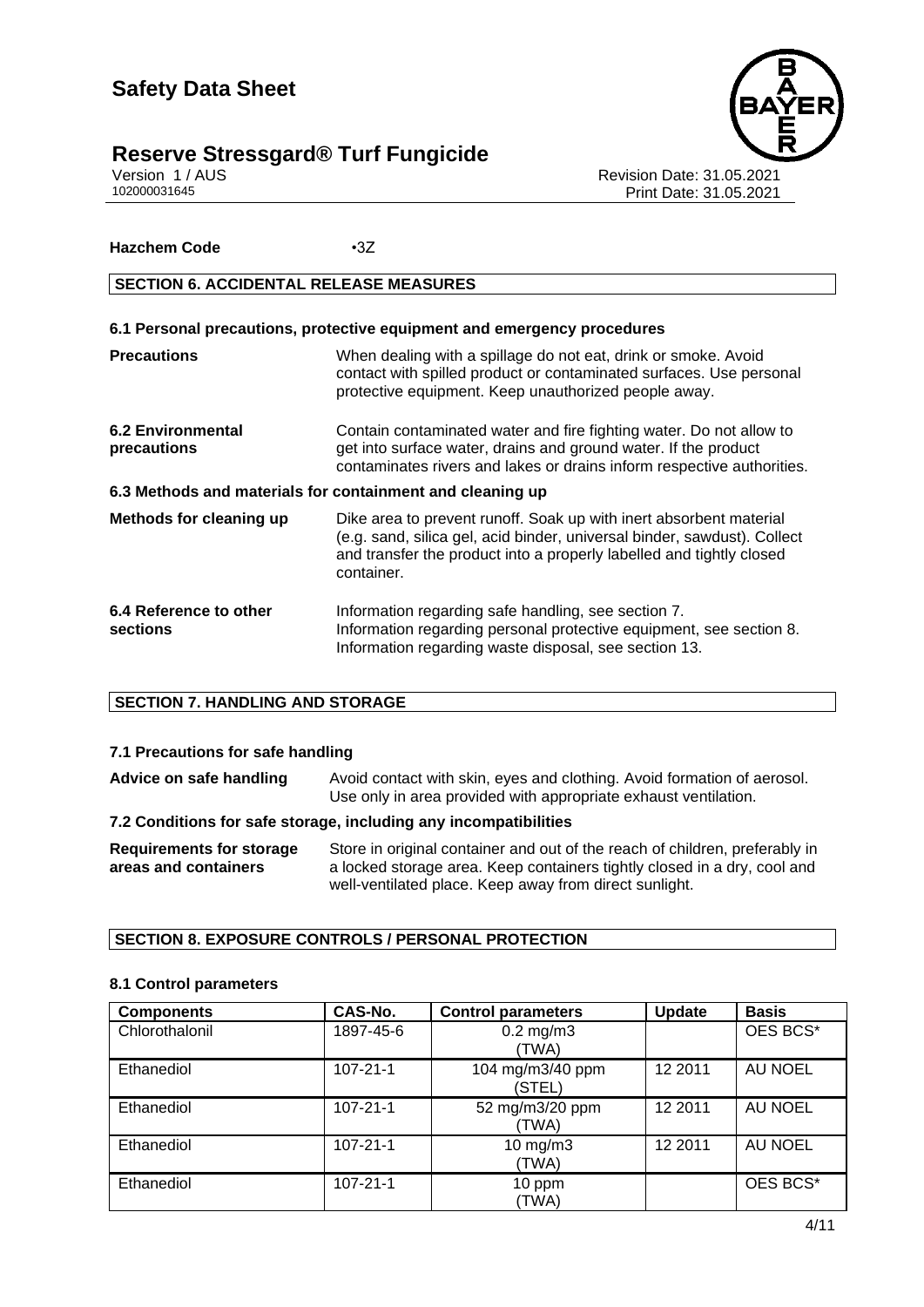

Version 1 / AUS<br>102000031645<br>Print Date: 31.05.2021 Print Date: 31.05.2021

| 'Vapor.)   |                |                   |          |
|------------|----------------|-------------------|----------|
| Ethanediol | $107 - 21 - 1$ | 10 mg/m3<br>'TWA) | OES BCS* |
| (Aerosol.) |                |                   |          |

\*OES BCS: Internal Bayer AG, Crop Science Division "Occupational Exposure Standard"

# **8.2 Exposure controls**

# **Engineering Controls**

Advice on safe handling Avoid contact with skin, eyes and clothing. Avoid formation of aerosol. Use only in area provided with appropriate exhaust ventilation.

# **SECTION 9. PHYSICAL AND CHEMICAL PROPERTIES**

| Form                                                     | 9.1 Information on basic physical and chemical properties<br>suspension |
|----------------------------------------------------------|-------------------------------------------------------------------------|
| Colour                                                   | green                                                                   |
| Odour                                                    | No data available                                                       |
| <b>Odour Threshold</b>                                   | No data available                                                       |
| рH                                                       | $6 - 8$<br>$6.5 - 9.5$                                                  |
| <b>Melting point/range</b>                               | No data available                                                       |
| <b>Boiling Point</b>                                     | No data available                                                       |
| <b>Flash point</b>                                       | No data available                                                       |
| Flammability                                             | No data available                                                       |
| <b>Auto-ignition temperature</b>                         | No data available                                                       |
| <b>Thermal decomposition</b>                             | No data available                                                       |
| <b>Minimum ignition energy</b>                           | No data available                                                       |
| Self-accelarating<br>decomposition temperature<br>(SADT) | No data available                                                       |
| <b>Upper explosion limit</b>                             | No data available                                                       |
| <b>Lower explosion limit</b>                             | No data available                                                       |
| Vapour pressure                                          | No data available                                                       |
| <b>Evaporation rate</b>                                  | No data available                                                       |
| <b>Relative vapour density</b>                           | No data available                                                       |
| <b>Relative density</b>                                  | No data available                                                       |
| <b>Density</b>                                           | 1.33 - 1.37 $g/cm3$                                                     |
| <b>Water solubility</b>                                  | No data available                                                       |
| <b>Partition coefficient: n-</b><br>octanol/water        | Pow: 2.89                                                               |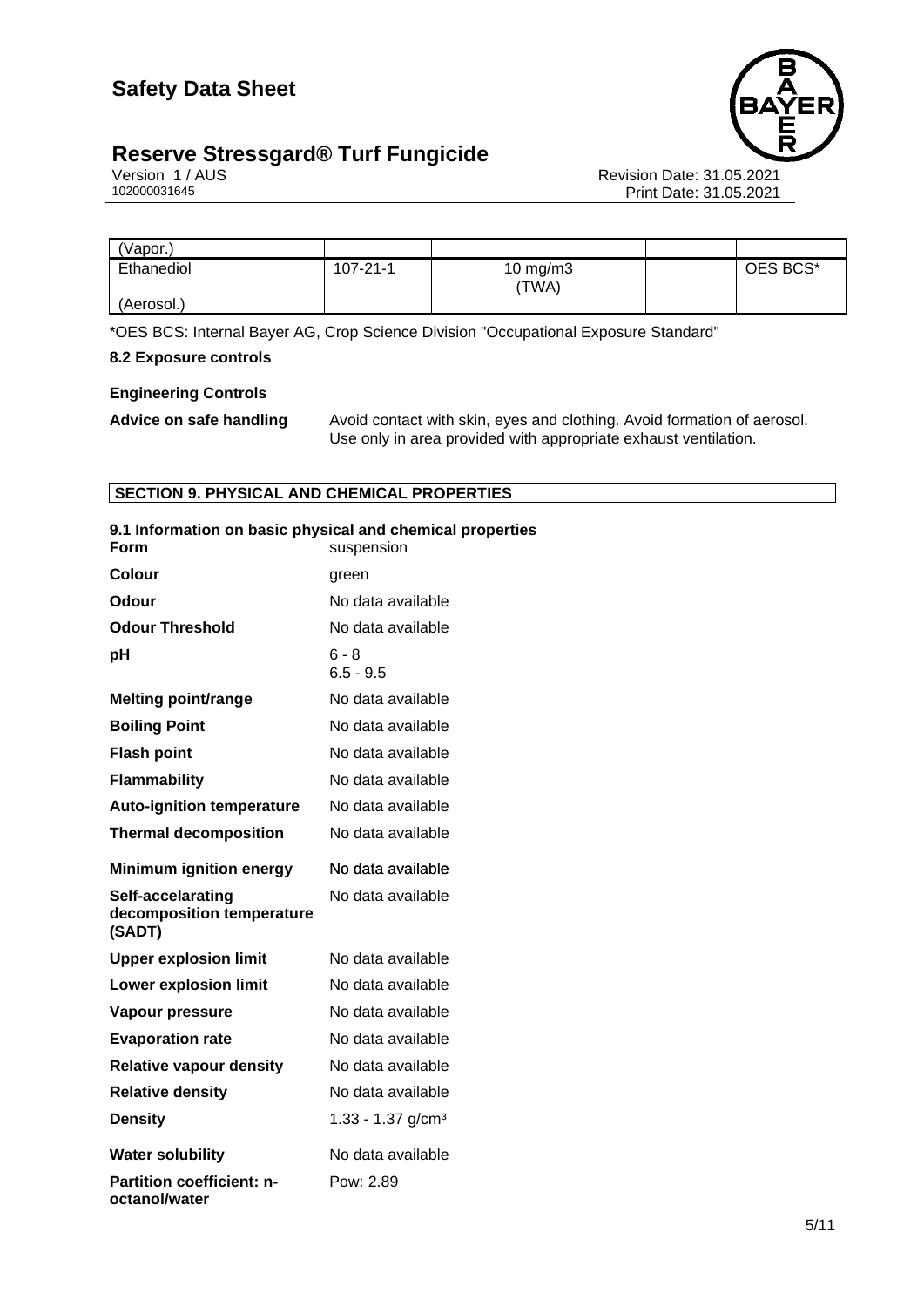



Version 1 / AUS<br>102000031645<br>Print Date: 31.05.2021 Print Date: 31.05.2021

| Chlorothalonil: log Pow: 2.94 |
|-------------------------------|
| log Pow: -1.36 (23 °C)        |
| 700 - 1,000 mPa.s             |
| No data available             |
| No data available             |
| No data available             |
|                               |

# **SECTION 10. STABILITY AND REACTIVITY**

| <b>10.2 Chemical stability</b>                             | Stable under recommended storage conditions.                       |
|------------------------------------------------------------|--------------------------------------------------------------------|
| <b>10.5 Incompatible materials</b> Strong oxidizing agents |                                                                    |
| 10.6 Hazardous<br>decomposition products                   | No decomposition products expected under normal conditions of use. |

# **SECTION 11. TOXICOLOGICAL INFORMATION**

### **11.1 Information on toxicological effects**

| <b>Acute oral toxicity</b>       | $LD50$ (Rat) $> 1,000$ mg/kg<br>The value mentioned relates to the active ingredient chlorothalonil.<br>LD50 (Dog) > 5,000 mg/kg<br>The value mentioned relates to the active ingredient chlorothalonil. |
|----------------------------------|----------------------------------------------------------------------------------------------------------------------------------------------------------------------------------------------------------|
| <b>Acute inhalation toxicity</b> | $LC50$ (Rat) > 4.7 mg/l<br>Exposure time: 1 h                                                                                                                                                            |
|                                  | $LC50$ (Rat) $> 0.1$ mg/l                                                                                                                                                                                |
|                                  | LC50 (Rat) 0.092 mg/l<br>(hammer milled unground)<br>Exposure time: 1 h                                                                                                                                  |
|                                  | LC50 (Rat) 0.10 mg/l<br>$(\text{finely ground}, 1.3-4.5 \text{ micron})$<br>Exposure time: 4 h                                                                                                           |
| <b>Acute dermal toxicity</b>     | LD50 (Rabbit) $> 10,000$ mg/kg<br>The value mentioned relates to the active ingredient chlorothalonil.                                                                                                   |

#### **Assessment mutagenicity**

Chlorothalonil was not mutagenic or genotoxic based on the overall weight of evidence in a battery of in vitro and in vivo tests.

Ethanediol: Based on available data, the classification criteria are not met.

#### **Assessment carcinogenicity**

Chlorothalonil caused at high dose levels an increased incidence of tumours in the following organ(s): Kidney, forestomach. The tumours seen with Chlorothalonil were caused through a non-genotoxic mechanism, which is not relevant at low doses.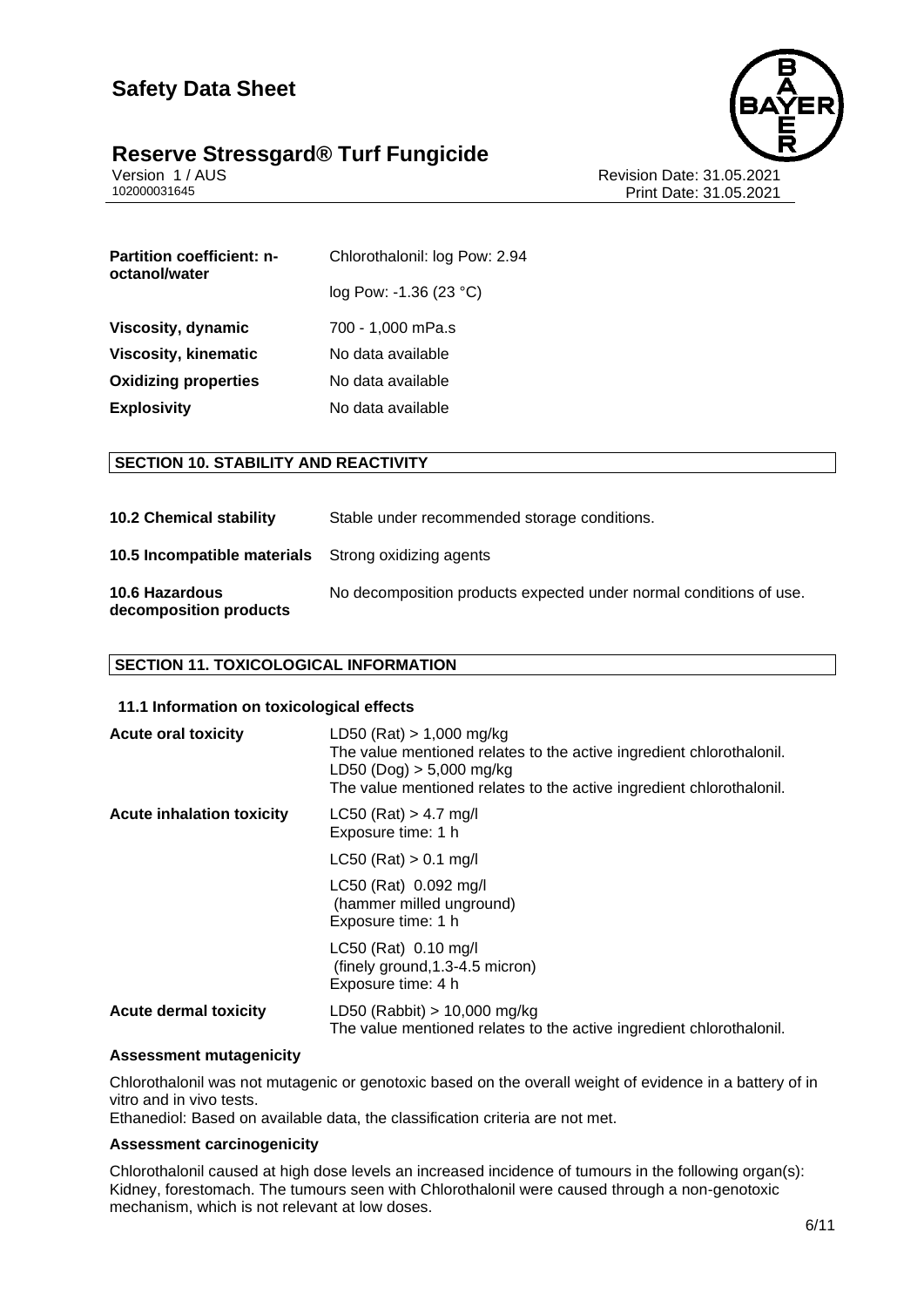# **Reserve Stressgard® Turf Fungicide**



Version 1 / AUS Revision Date: 31.05.2021 Print Date: 31.05.2021

Ethanediol was not carcinogenic in lifetime feeding studies in rats and mice.

#### **Assessment toxicity to reproduction**

Chlorothalonil did not cause reproductive toxicity in a two-generation study in rats. Ethanediol: Based on available data, the classification criteria are not met.

# **Assessment developmental toxicity**

Chlorothalonil did not cause developmental toxicity in rats and rabbits. Ethanediol in animal studies the substance caused malformations when given at high doses.

#### **Assessment STOT Specific target organ toxicity – single exposure**

Chlorothalonil: May cause respiratory irritation.

Ethanediol: This information is not available.

#### **Assessment STOT Specific target organ toxicity – repeated exposure**

Chlorothalonil did not cause specific target organ toxicity in experimental animal studies. Ethanediol: May cause damage to organs (Kidney) through prolonged or repeated exposure.

#### **Aspiration hazard**

Based on available data, the classification criteria are not met.

# **Early onset symptoms related to exposure**

Refer to Section 4

#### **Delayed health effects from exposure** Refer to Section 11

#### **Exposure levels and health effects** Refer to Section 4

**Interactive effects**

Not known

**When specific chemical data is not available** Not applicable

# **Mixture of chemicals**

Refer to Section 2.1

# **Further information**

No further toxicological information is available.

# **SECTION 12. ECOLOGICAL INFORMATION**

| <b>12.1 Toxicity</b>    |                                                                                                                                                  |
|-------------------------|--------------------------------------------------------------------------------------------------------------------------------------------------|
| <b>Toxicity to fish</b> | LC50 (Oncorhynchus mykiss (rainbow trout)) 49ug/L<br>Exposure time: 96 h<br>The value mentioned relates to the active ingredient chlorothalonil. |
|                         | LC50 (Lepomis macrochirus (Bluegill sunfish)) 62ug/L<br>Exposure time: 96 h                                                                      |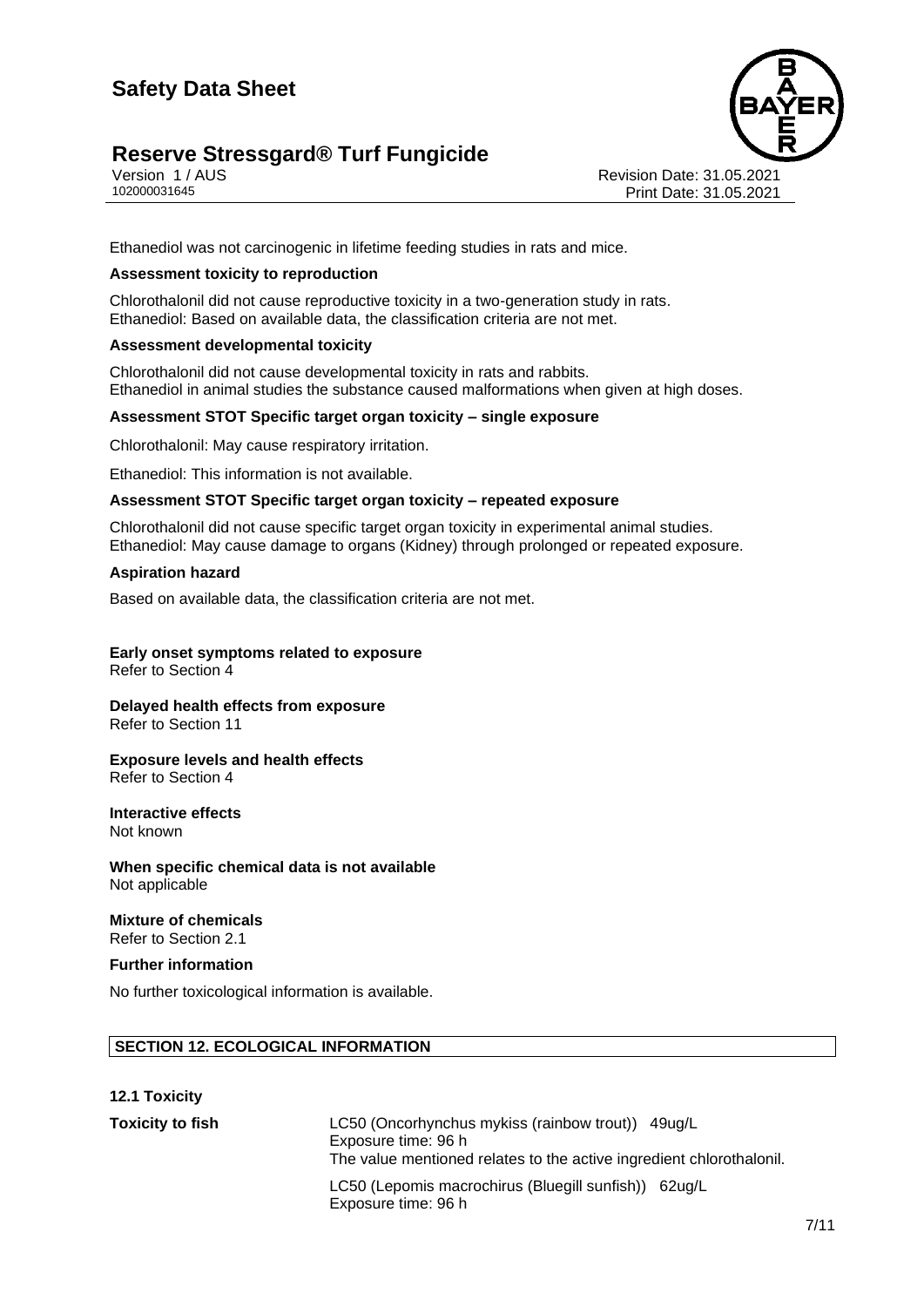# **Reserve Stressgard® Turf Fungicide 8/11**



Version 1 / AUS Revision Date: 31.05.2021 102000031645 Print Date: 31.05.2021

|                                                     | The value mentioned relates to the active ingredient chlorothalonil.                                                                                                                                                                                                                                                                                                                                                                    |
|-----------------------------------------------------|-----------------------------------------------------------------------------------------------------------------------------------------------------------------------------------------------------------------------------------------------------------------------------------------------------------------------------------------------------------------------------------------------------------------------------------------|
| <b>Chronic toxicity to aquatic</b><br>invertebrates | LC50 (Ictalurus punctatus (Channel catfish)) 44ug/L<br>Exposure time: 96 h<br>The value mentioned relates to the active ingredient chlorothalonil.<br>LC50 (Daphnia magna (Water flea)): 70ug/L<br>The value mentioned relates to the active ingredient chlorothalonil.<br>LC50 The value mentioned relates to the active ingredient<br>chlorothalonil.<br>LC50 The value mentioned relates to the active ingredient<br>chlorothalonil. |
| <b>Toxicity to other organisms</b>                  | LD50 (Anas platyrhynchos (Mallard duck)) > 4,640 mg/kg<br>The value mentioned relates to the active ingredient chlorothalonil.                                                                                                                                                                                                                                                                                                          |
|                                                     | LC50 (Anas platyrhynchos (Mallard duck)) > 10,000 mg/kg<br>Exposure time: 8 d<br>The value mentioned relates to the active ingredient chlorothalonil.<br>LC50 (Colinus virginianus (Bobwhite quail)) > 10,000 mg/kg                                                                                                                                                                                                                     |
|                                                     | Exposure time: 8 d<br>The value mentioned relates to the active ingredient chlorothalonil.                                                                                                                                                                                                                                                                                                                                              |
|                                                     | The value mentioned relates to the active ingredient chlorothalonil.<br>Non-hazardous for bees.                                                                                                                                                                                                                                                                                                                                         |
| 12.2 Persistence and degradability                  |                                                                                                                                                                                                                                                                                                                                                                                                                                         |
| <b>Biodegradability</b>                             | Chlorothalonil:<br>Not rapidly biodegradable<br>Ethanediol:<br>rapidly biodegradable                                                                                                                                                                                                                                                                                                                                                    |
| Koc                                                 | Chlorothalonil: Koc: 850                                                                                                                                                                                                                                                                                                                                                                                                                |
| 12.3 Bioaccumulative potential                      |                                                                                                                                                                                                                                                                                                                                                                                                                                         |
| <b>Bioaccumulation</b>                              |                                                                                                                                                                                                                                                                                                                                                                                                                                         |
|                                                     | The value mentioned relates to the active ingredient chlorothalonil.<br>low                                                                                                                                                                                                                                                                                                                                                             |
| <b>Bioaccumulation</b>                              | Chlorothalonil: Bioconcentration factor (BCF) < 100<br>Does not bioaccumulate.<br>Ethanediol:<br>Does not bioaccumulate., The product itself has not been tested.                                                                                                                                                                                                                                                                       |
| 12.4 Mobility in soil                               |                                                                                                                                                                                                                                                                                                                                                                                                                                         |
| <b>Mobility in soil</b>                             | Chlorothalonil: Moderately mobile in soils<br>Ethanediol: Mobile in soils                                                                                                                                                                                                                                                                                                                                                               |
| 12.5 Other adverse effects                          |                                                                                                                                                                                                                                                                                                                                                                                                                                         |

# **SECTION 13. DISPOSAL CONSIDERATIONS**

Triple-rinse containers before disposal. Add rinsings to spray tank. Do not dispose of undiluted chemicals on site. If recycling, replace cap and return clean containers to recycler or designated collection point. If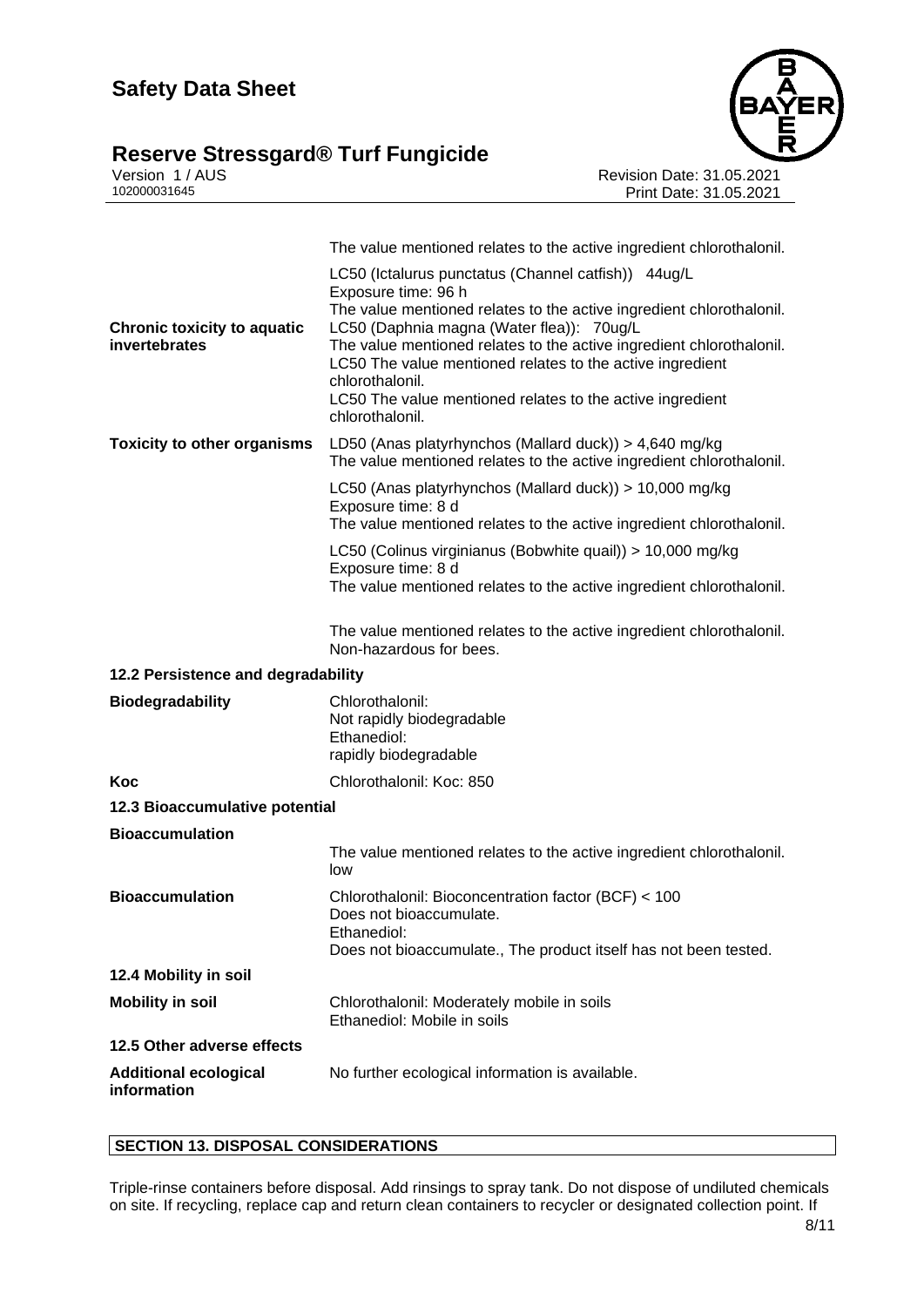# **Reserve Stressgard® Turf Fungicide 9/11**



Version 1 / AUS Revision Date: 31.05.2021 Print Date: 31.05.2021

not recycling, break, crush, or puncture and deliver empty packaging to an approved waste management facility. If an approved waste management facility is not available, bury the empty packaging 500 mm below the surface in a disposal pit specifically marked and set up for this purpose, clear of waterways, desirable vegetation and tree roots, in compliance with relevant Local, State or Territory government regulations. Do not burn empty containers or product.

# **SECTION 14. TRANSPORT INFORMATION**

# **ADG**

| UN number                  | 3082                                         |
|----------------------------|----------------------------------------------|
| Transport hazard class(es) | 9                                            |
| <b>Subsidiary Risk</b>     | None                                         |
| Packaging group            | Ш                                            |
| Description of the goods   | ENVIRONMENTALLY HAZARDOUS SUBSTANCE, LIQUID, |
|                            | N.O.S.                                       |
|                            | (CHLOROTHALONIL SOLUTION)                    |
| Hazchem Code               | $\cdot 37$                                   |

AU01: Environmentally Hazardous Substances meeting the descriptions of UN 3077 or UN 3082 are not subject to this Code when transported by road or rail in;

a) packagings that do not incorporate a receptacle exceeding 500 kg(L); or

b) IBCs

#### **IMDG**

**IATA**

| UN number<br>Transport hazard class(es)<br><b>Subsidiary Risk</b><br>Packaging group<br>Marine pollutant<br>Description of the goods         | 3082<br>9<br>None<br>Ш<br><b>YES</b><br>ENVIRONMENTALLY HAZARDOUS SUBSTANCE, LIQUID,<br>N.O.S.<br>(CHLOROTHALONIL SOLUTION) |
|----------------------------------------------------------------------------------------------------------------------------------------------|-----------------------------------------------------------------------------------------------------------------------------|
| UN number<br>Transport hazard class(es)<br><b>Subsidiary Risk</b><br>Packaging group<br>Environm. Hazardous Mark<br>Description of the goods | 3082<br>9<br>None<br>Ш<br><b>YES</b><br>ENVIRONMENTALLY HAZARDOUS SUBSTANCE, LIQUID,<br>N.O.S.<br>(CHLOROTHALONIL SOLUTION) |

# **SECTION 15. REGULATORY INFORMATION**

Registered according to the Agricultural and Veterinary Chemicals Code Act 1994 Australian Pesticides and Veterinary Medicines Authority approval number: 81269

# **SUSMP classification (Poison Schedule)**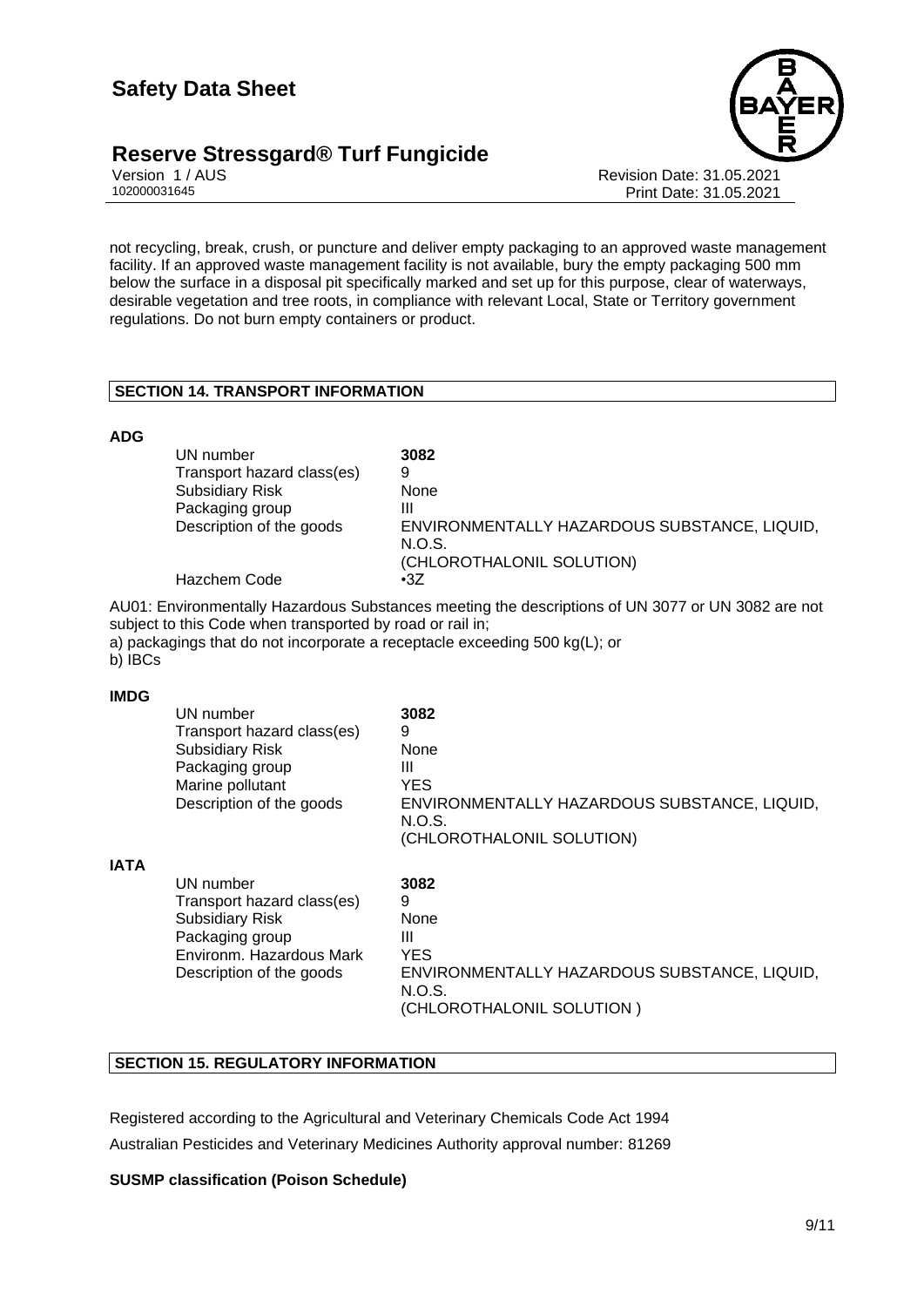# **Reserve Stressgard® Turf Fungicide 10/11**



Version 1 / AUS Revision Date: 31.05.2021 102000031645 Print Date: 31.05.2021

Schedule 6 (Standard for the Uniform Scheduling of Medicines and Poisons)

| <b>SECTION 16. OTHER INFORMATION</b> |                                                                                                                        |                                                                                                                   |
|--------------------------------------|------------------------------------------------------------------------------------------------------------------------|-------------------------------------------------------------------------------------------------------------------|
| <b>Trademark information</b>         |                                                                                                                        | Reserve® and Stressgard® are Registered Trademarks of the Bayer<br>Group.                                         |
| <b>Abbreviations and acronyms</b>    |                                                                                                                        |                                                                                                                   |
| <b>ADN</b>                           | <b>Inland Waterways</b>                                                                                                | European Agreement concerning the International Carriage of Dangerous Goods by                                    |
| <b>ADR</b>                           | Road                                                                                                                   | European Agreement concerning the International Carriage of Dangerous Goods by                                    |
| ATE                                  | Acute toxicity estimate                                                                                                |                                                                                                                   |
| AU OEL                               | Australia. OELs. (Adopted National Exposure Standards for Atmospheric<br>Contaminants in the Occupational Environment) |                                                                                                                   |
| CAS-Nr.                              |                                                                                                                        | <b>Chemical Abstracts Service number</b>                                                                          |
| <b>CEILING</b>                       | Ceiling Limit Value                                                                                                    |                                                                                                                   |
| Conc.                                | Concentration                                                                                                          |                                                                                                                   |
| EC-No.                               |                                                                                                                        | European community number                                                                                         |
| ECx                                  |                                                                                                                        | Effective concentration to x %                                                                                    |
| <b>EINECS</b>                        |                                                                                                                        |                                                                                                                   |
|                                      |                                                                                                                        | European inventory of existing commercial substances                                                              |
| <b>ELINCS</b>                        |                                                                                                                        | European list of notified chemical substances                                                                     |
| EN                                   | European Standard                                                                                                      |                                                                                                                   |
| EU                                   | European Union                                                                                                         |                                                                                                                   |
| <b>IATA</b>                          |                                                                                                                        | International Air Transport Association                                                                           |
| <b>IBC</b>                           |                                                                                                                        | International Code for the Construction and Equipment of Ships Carrying Dangerous<br>Chemicals in Bulk (IBC Code) |
| ICx                                  |                                                                                                                        | Inhibition concentration to x %                                                                                   |
| <b>IMDG</b>                          |                                                                                                                        | <b>International Maritime Dangerous Goods</b>                                                                     |
| <b>LCx</b>                           |                                                                                                                        | Lethal concentration to x %                                                                                       |
| <b>LDx</b>                           | Lethal dose to x %                                                                                                     |                                                                                                                   |
| LOEC/LOEL                            |                                                                                                                        | Lowest observed effect concentration/level                                                                        |
| <b>MARPOL</b>                        |                                                                                                                        | MARPOL: International Convention for the prevention of marine pollution from ships                                |
| N.O.S.                               | Not otherwise specified                                                                                                |                                                                                                                   |
| NOEC/NOEL                            |                                                                                                                        | No observed effect concentration/level                                                                            |
| <b>OECD</b>                          |                                                                                                                        | Organization for Economic Co-operation and Development                                                            |
| OES BCS                              |                                                                                                                        | OES BCS: Internal Bayer AG, Crop Science Division "Occupational Exposure                                          |
|                                      | Standard"                                                                                                              |                                                                                                                   |
| <b>PEAK</b>                          |                                                                                                                        | PEAK: Exposure Standard - Peak means a maximum or peak airborne concentration                                     |
|                                      |                                                                                                                        | of a particular substance determined over the shortest analytically practicable period of                         |
|                                      |                                                                                                                        | time which does not exceed 15 minutes.                                                                            |
| <b>RID</b>                           |                                                                                                                        | Regulations concerning the International Carriage of Dangerous Goods by Rail                                      |
| <b>SK-SEN</b>                        | Skin sensitiser                                                                                                        |                                                                                                                   |
| SKIN_DES                             |                                                                                                                        | SKIN_DES: Skin notation: Absorption through the skin may be a significant source of                               |
|                                      | exposure.                                                                                                              |                                                                                                                   |
| <b>STEL</b>                          |                                                                                                                        | STEL: Exposure standard - short term exposure limit (STEL): A 15 minute TWA                                       |
|                                      |                                                                                                                        | exposure which should not be exceeded at any time during a working day even if the                                |
|                                      |                                                                                                                        | eight-hour TWA average is within the TWA exposure standard. Exposures at the STEL                                 |
|                                      |                                                                                                                        | should not be longer than 15 minutes and should not be repeated more than four times                              |
|                                      |                                                                                                                        | per day. There should be at least 60 minutes between successive exposures at the                                  |
|                                      | STEL.                                                                                                                  |                                                                                                                   |
| <b>TWA</b>                           |                                                                                                                        | TWA: Exposure standard - time-weighted average (TWA): The average airborne                                        |
|                                      |                                                                                                                        | concentration of a particular substance when calculated over a normal eight-hour                                  |